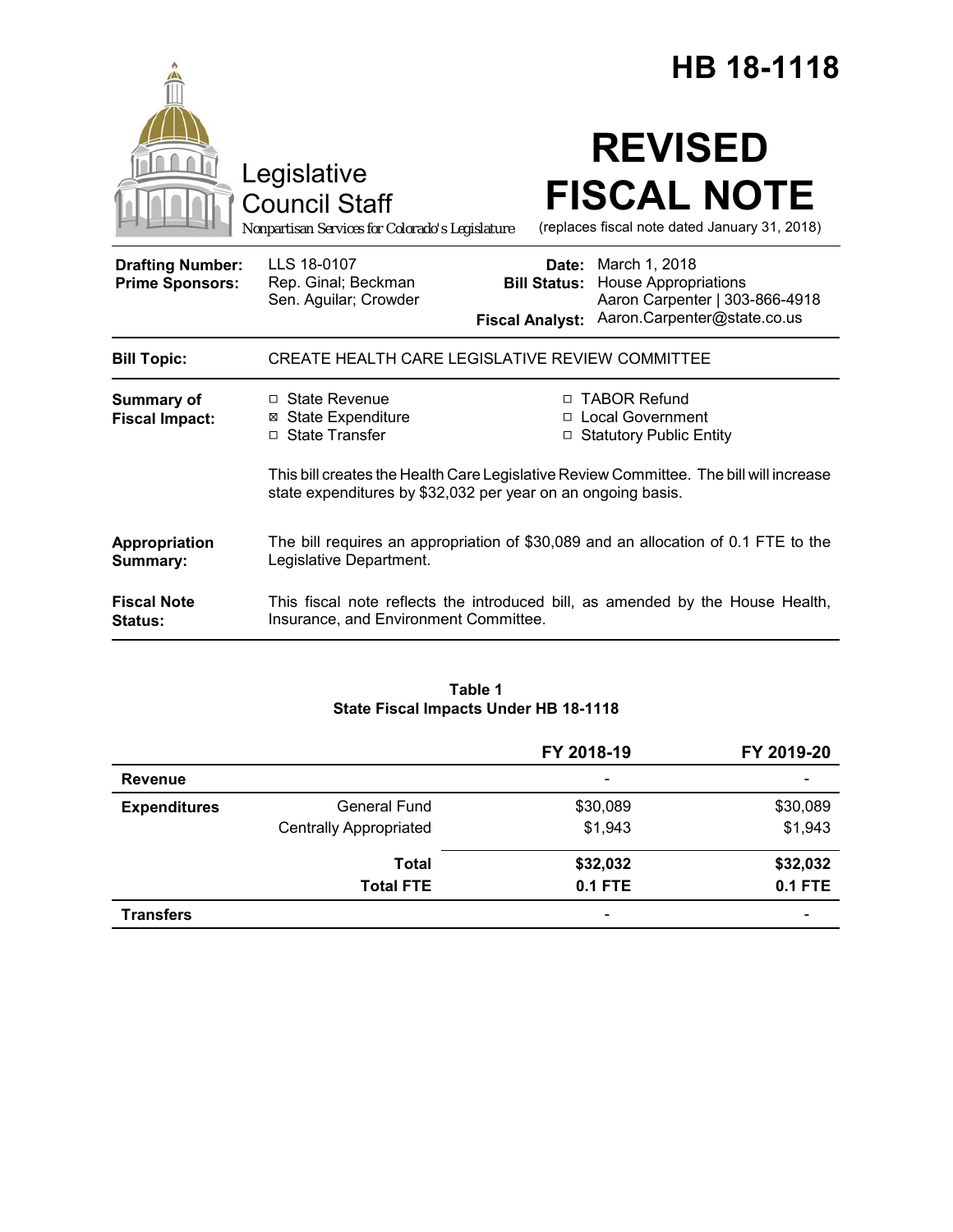March 1, 2018

### **Summary of Legislation**

This bill creates the Health Care Legislative Review Committee (HCLRC). The HCLRC will study health care issues affecting Colorado residents and includes members of the legislative health committees. The HCLRC may meet and take up to two field trips in the legislative interim.

#### **Assumptions**

This fiscal note assumes that the HCLRC will meet two times in the interim to conduct two field trips. At each field trip, the fiscal note assumes there will be 31 legislators and one staff member to support the HCLRC. It is assumed that each field trip will be one day and will need four Legislative Council Staff members to staff each field trip. No meeting space will be required. The fiscal note also assumes that the first meeting of the HCLRC will occur after July 1, 2018.

#### **State Expenditures**

This bill will increase General Fund expenditures for the Legislative Department by \$32,032 and 0.1 FTE per year in FY 2018-19 and FY 2019-20. Expenditures are shown in Table 2 and discussed below.

|                               |                   | FY 2018-19 | FY 2019-20 |
|-------------------------------|-------------------|------------|------------|
| <b>Legislative Department</b> |                   |            |            |
| <b>Personal Services-LCS</b>  |                   | \$6,138    | \$6,138    |
| Legislator Per Diem           |                   | \$6,851    | \$6,851    |
| Legislator Travel Cost        |                   | \$13,020   | \$13,020   |
| Van Rental                    |                   | \$2,400    | \$2,400    |
| <b>LCS Travel Cost</b>        |                   | \$1,680    | \$1,680    |
| Centrally Appropriated Costs* |                   | \$1,943    | \$1,943    |
| FTE-LCS                       |                   | $0.1$ FTE  | $0.1$ FTE  |
|                               | <b>Total Cost</b> | \$32,032   | \$32,032   |
|                               | Total FTE         | $0.1$ FTE  | 0.1 FTE    |

### **Table 2 Expenditures Under HB 18-1118**

*\* Centrally appropriated costs are not included in the bill's appropriation.*

**Personal services.** This bill requires Legislative Council to assist the HCLRC in its duties. Legislative Council will require 0.1 FTE to staff, research, and coordinate field trips for the HCLRC.

**Field trips.** The cost for field trips include legislator per diem (\$110.50 per day, per member), travel costs (\$210 per day, per member), staff travel cost (\$210 per staff, per day), and van rentals (\$1,400 per day). The total cost for two field trips is \$23,951 per year.